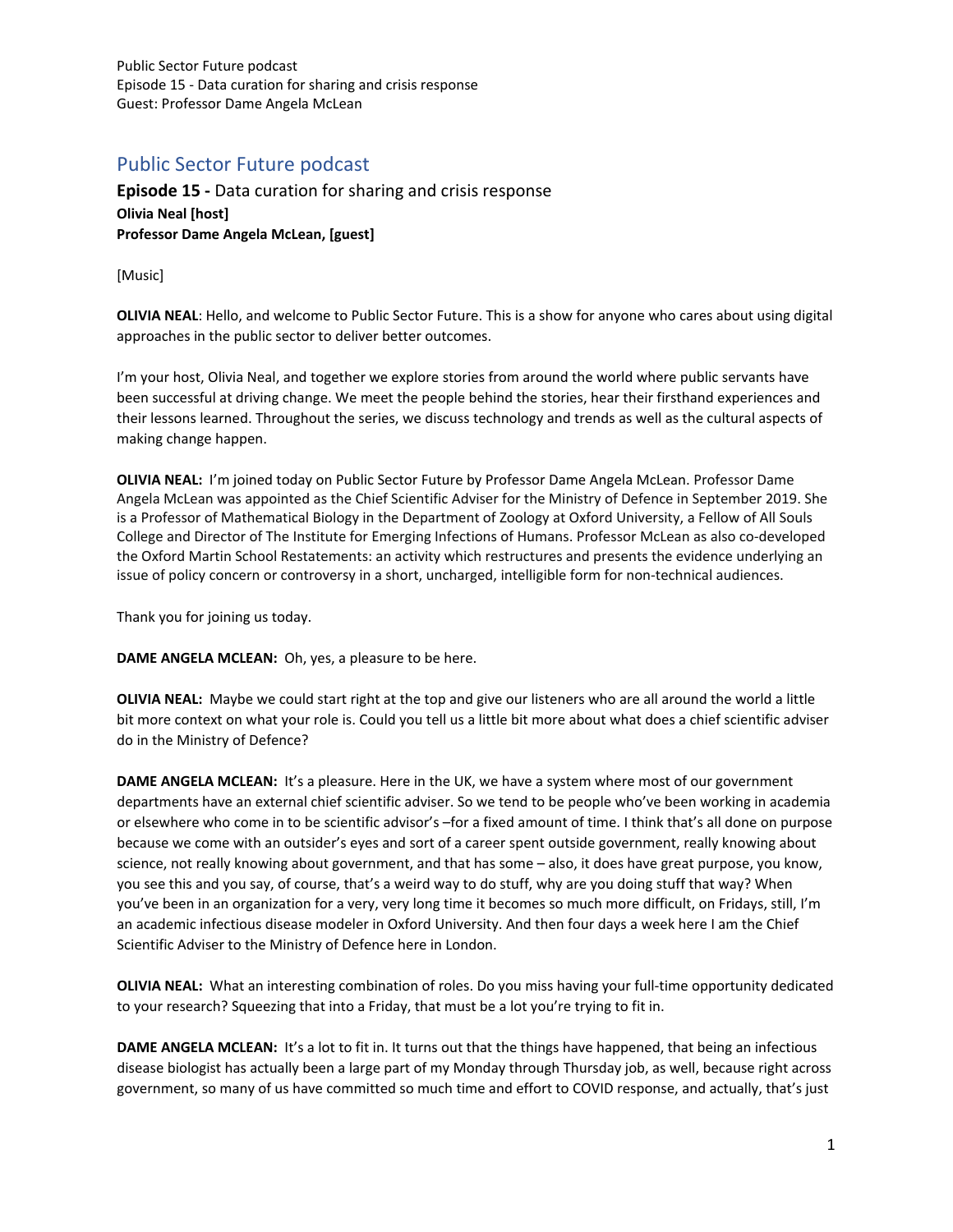been incredibly interesting and sad and rewarding to be an infectious disease biologist in government at this time.

So, no, I couldn't say that I miss my academic job, no, it's been really, really interesting time to be in government.

**OLIVIA NEAL:** So, when you joined this role and you came into the Ministry of Defence in 2019, you have a quite a large scope of responsibilities in areas and engagement across the Ministry of Defence and wider government. How did you narrow that down and decide on what your initial priorities would be?

**DAME ANGELA MCLEAN:** So, I've done some other work much more external, so much more kind of outside the fence, shouting in, for quite some time so I did know that data sharing within and between departments in government was a real challenge. And that was one of the reasons I thought perhaps I had some experience where I might be able to help, because that's also true outside government.

I mean, a large part, always of all of my working life, has been finding the relevant data and persuading people to share it with me. So, I came in saying what I would like to be different when I leave is that the Defence has figured out how to do data curation for sharing. I have to admit, I've modified that a bit now, I've come to see that will be a never-ending task. I'm now hoping that by the time I leave, we've made a really good start on that.

**OLIVIA NEAL:** That challenge around better data sharing, you mentioned two things there. You mentioned your challenge on persuading people to share data with you when you were in an external role, and then the focus that you have within the Ministry of Defence on data curation for sharing. And I think that's a really interesting foundational element to start with is starting on that curation side and that's something that I see as a challenge when we talk to many governments around the world, is they know they need to get better at data sharing, but they're really struggling to know where to start. And I wonder if you could tell us a little bit more about what you mean and what you encompass within data curation, because that sounds like one of the foundational areas that you're seeing.

**DAME ANGELA MCLEAN:** First of all, I'd like to say that this issue of curation for sharing is a lot more difficult than just curation. And if I'm going to share my data with somebody, I have to have labeled in some way, so well that they will understand what I meant, not just what I say. We all know that the metadata, the way that the data is labeled is incredibly important, so that's the first thing.

I think that one of the things that's going really, really well in Defence recently is real clarity about priorities. And one of our absolutely clear priorities is what we call multi-domain integration. And in my opinion, at least one of the most important tasks within multi-domain integration is data sharing across domains, so in defense, when we say domains, we mean things like land, air, space, and so on, and a large part of that task to integrate those is to be able to share the right data at the relevant speed from one domain to an another and back again.

**OLIVIA NEAL:** And in starting to move that forward and move that priority to a space where when you leave this role, you're going to be happy that it's moved the whole organization forward. Are there any activities that you're undertaking now which have been successful or which would be useful for other people to learn from?

**DAME ANGELA MCLEAN:** A step forward that I'm very hopeful about is the identification of priorities, so one of those is that we are going to get after the command and control. The command and control is where, if I'm land, I say the land and I say, where am I, where are they, what do I want to do, how do I get there? But you can see,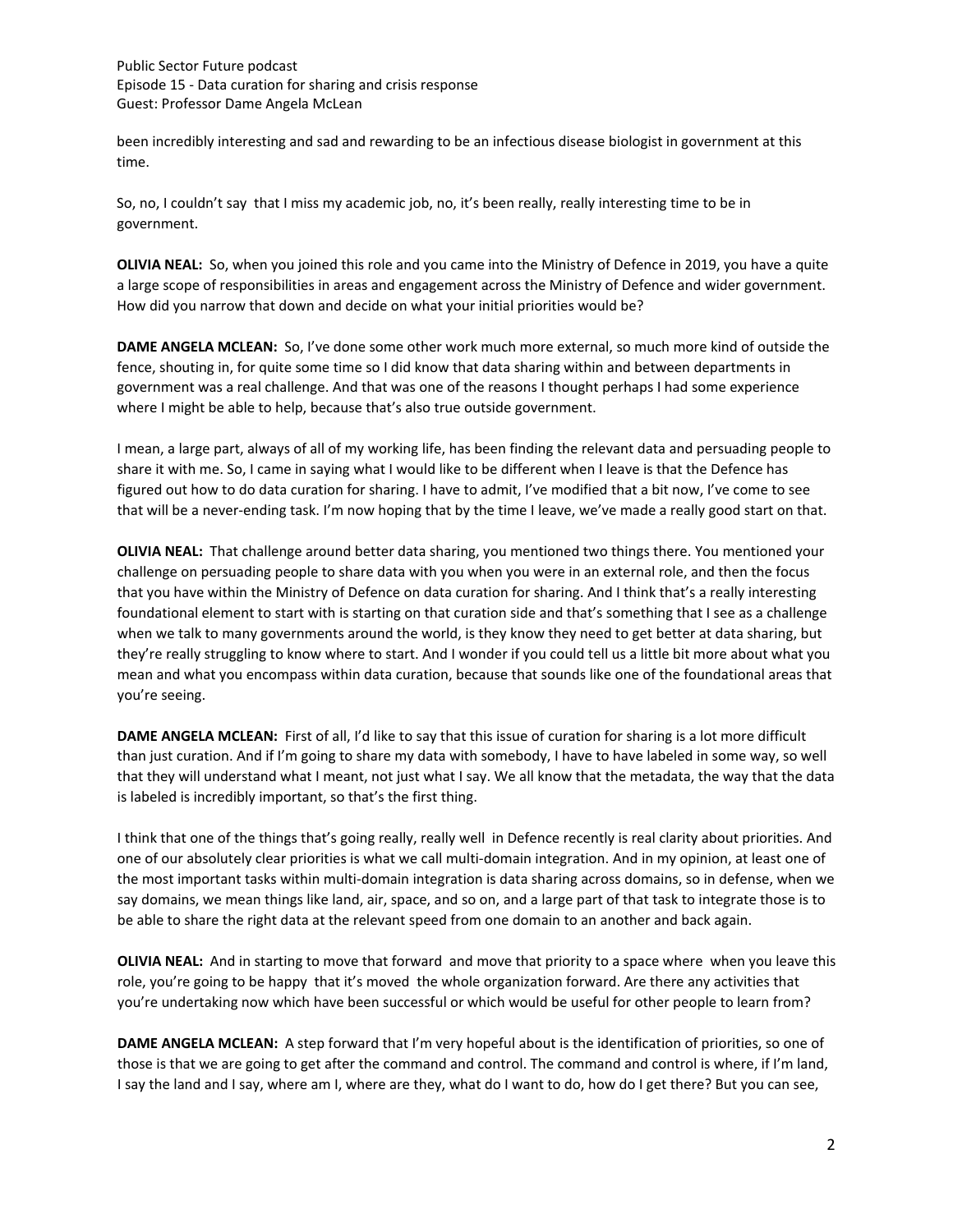that if you were trying to do that with land and air, suddenly you don't double the number of questions because you've got all the attractions as well.

We're starting to have a very clear set of objectives in a limited arena where we're going to discuss, right, how are we actually going to do this?

**OLIVIA NEAL:** And it sounds like in order to do that, you're having to bring together groups of internal stakeholders to come to those shared set of priorities and those clear criteria.

**DAME ANGELA MCLEAN:** Well, best so, I don't have to do it all myself, so one of the great things that Defence is done is hired a chief data officer, and we were very lucky to find somebody called Caroline Bellamy, who I think is just fantastic, and that's one of the things that will make me very happy when I leave is if Defence still has a chief data officer, is still listening to her when she talks to them about how important this task is and how much more than just establishing set of data standards. That's one thing.

I think there's an interesting scientific piece there which is to do with, well, how do you make sure that the right questions are getting asked about what information do we need to share, why we are sharing it? Is there a better way to do this, rather than just recapitulating the old way of doing it, which was electronically?

**OLIVIA NEAL:** And I think that's a really interesting point about making sure that the right questions are being asked, and I particularly liked the angle that you're really emphasizing on is there a better way, and not just do we use the new technology to do the old thing, but online, do we build new capabilities, do we build new understanding in? And one of the things that leads me to think about is the ability for public servants to have the skills and the knowledge to understand what these right types of questions are to ask and to have those informed discussions and conversations.

And as we're seeing a greater prevalence of technology and digital approaches in almost everything that we do, one of the things I think we often see in civil service organizations around the world is that our public servants aren't necessarily equipped with the right skills and language and understanding to help those informed discussions, and particularly to think about opportunities and risks, and risks both of change, but also risks of status quo as well. And I wonder if you have any thoughts on whether that is an area that needs to be built on. And if it is, if there are any ways that you've seen work well to start to address that.

**DAME ANGELA MCLEAN:** Well, I'm glad you brought up the word risk, because I think that is a very useful language for thinking about things that might go wrong, like they are to go wrong, and then really what to do about it, if it did go wrong. I think that's a terminology that could be easily – more widely used across civil service, and I think it's a really great way for senior management to kind of reach down into the siloes of their science because that's where the expertise will lie to really do that risk analysis and to find out what's a hazard, who is exposed, who is vulnerable, and then across the whole suite of questions that come when you think about your motivation and management methods.

I think we can do more of that. The other thing, I think, long term, all of us need to think about how to get more science expertise right into the heart of government. civil service is full of terrific scientists, and I feel like I have a responsibility to persuade some of them, not all of them, that it is not a dereliction of their duties to basically become a generalist with a view to bringing their science, skills and knowledge to a leadership role in the fullness of time, and that's not in any way to denigrate the fantastic generalists we've had. I think I call more people who are generalists now, but deep in their bones, as scientists, you know, they have a nose for, is this evidence any good, was the control really a good control? When somebody says a study says what do they mean, all these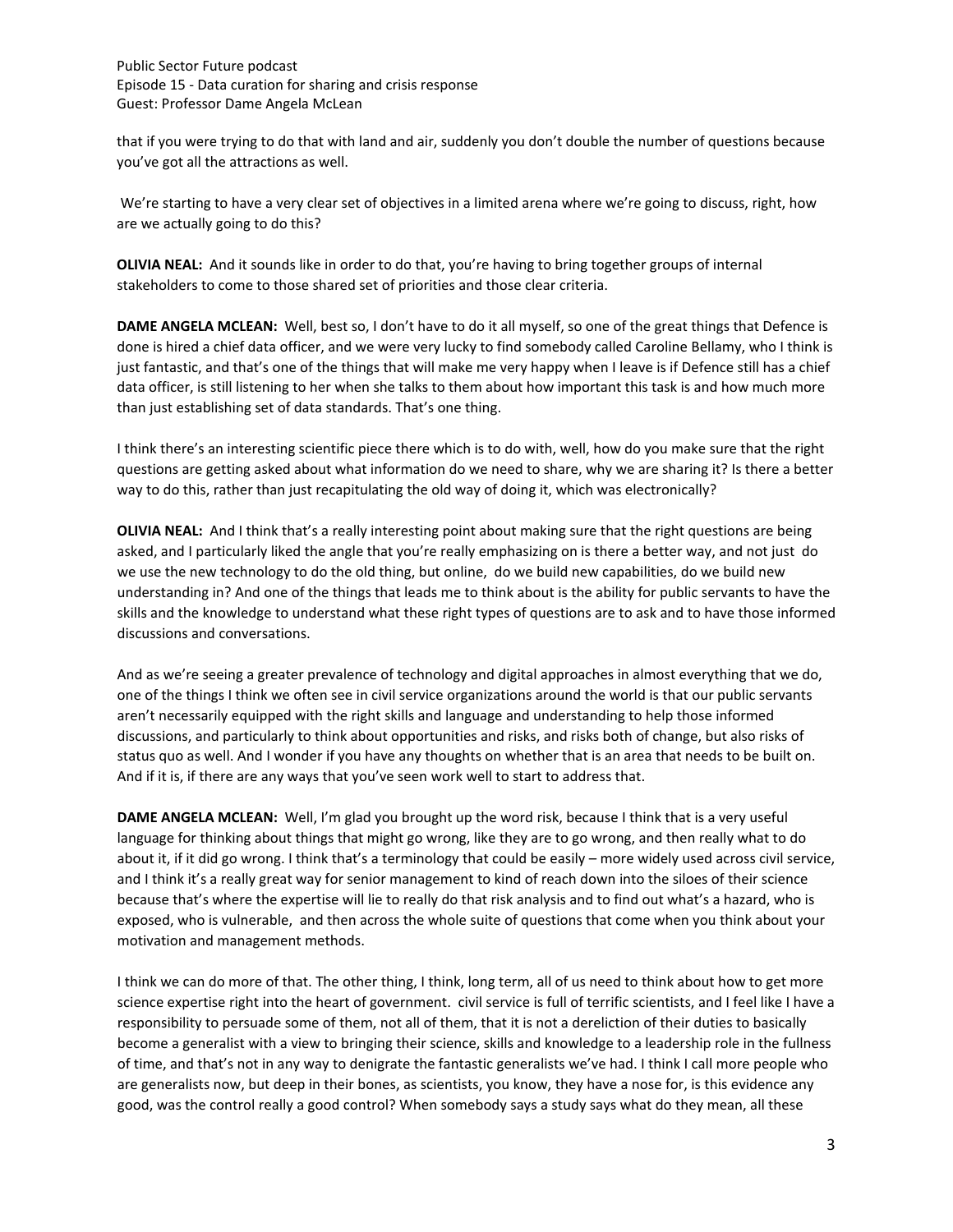sorts of things that I think scientists just do without thinking, and so I think everybody with a commitment to the evidence will do it without thinking. I think there could always be more of that.

**OLIVIA NEAL:** I think that would bring a really interesting new balance to some of the discussions that take place, sort of those different perspectives. And so part of your role within the Ministry of Defence is to be an independent person who is operating as a challenge function, and really, as you mentioned earlier, ensuring that the right questions are being asked, that the engineering and science advice is robust, and that challenge function, in various forms, whether it be for science advice or for spending on technology or a transformation, in different places, it's something that we're seeing governments around the world starting to increasingly put in place. It's a difficult role with lots of fine balances to be had where you're keeping independence, but also helping an organization move forward. And I wondered if you had any lessons that you could share from your role on what you've done to make that go well or things equally that haven't worked well.

**DAME ANGELA MCLEAN:** The very first thing that I would say is it is okay to be challenging and that I think it's of course one of the great gifts of the job I have, is that my colleagues do remember that that's why they hired me. It is nevertheless a balance, you know, because essentially, if you are too much of a pain, people won't listen to you. And I do think that's one of the most interesting things about the job is finding that balance of being a trusted colleague and a critical friend.

I mean, let's face it, a critical friend is really annoying because they know you well enough to get the thing that you lie in bed worrying about, right, but I do honestly believe that that's my job. I think it is, I mean it – and actually, that's one reason I think it is much easier for those of us who are external. I am not trying to build a career in civil service. I have one of the world's most beautiful offices, sitting and waiting for me in Oxford, with a sofa on which I can lie on, and how great thoughts when they finally get fed up with me here, and I think that is very reassuring for when – you know, why sometimes go – did I go a little bit far.

There have been occasions when I thought that was pushing a bit hard, but somebody has to, and that is one of the things that's quite surprising when it comes to the civil servant rather than an academic. Academics are really quite hard on each other. And we don't really view it as rudeness, we just view it as trying to get straight to the point because time is a bit short, and what we're trying to do is quite difficult.

I had a very interesting discussion, actually, with another bunch of DGs when I was new, because I said, why are you so polite to each other? And they said it's because we have to make things happen together. So, civil servants can't afford the sort of wildly organized chaos of academia which imposes a cost on very direct criticism of each other.

So, I do think being grist in the mill, which I know I am, it's a good use of my time. I can see why the civil service can't be as direct as academia is. I wonder if it couldn't be more direct?

**OLIVIA NEAL:** So, moving on, to thinking about the implementation of new technologies and we're seeing so many more capabilities that are available, so much more quickly than necessarily in the past. Could you tell us a bit about how you're working or how teams around you are working to think about, as the access of those types of capabilities does accelerate, how we can make sure that the implementation of the new technologies is done in a way that is responsible and thoughtful?

**DAME ANGELA MCLEAN:** One of the things that we had to work at very hard, here at Defence, I think because we're such a large organization, is connecting up the different bits of our organizations that are responsible for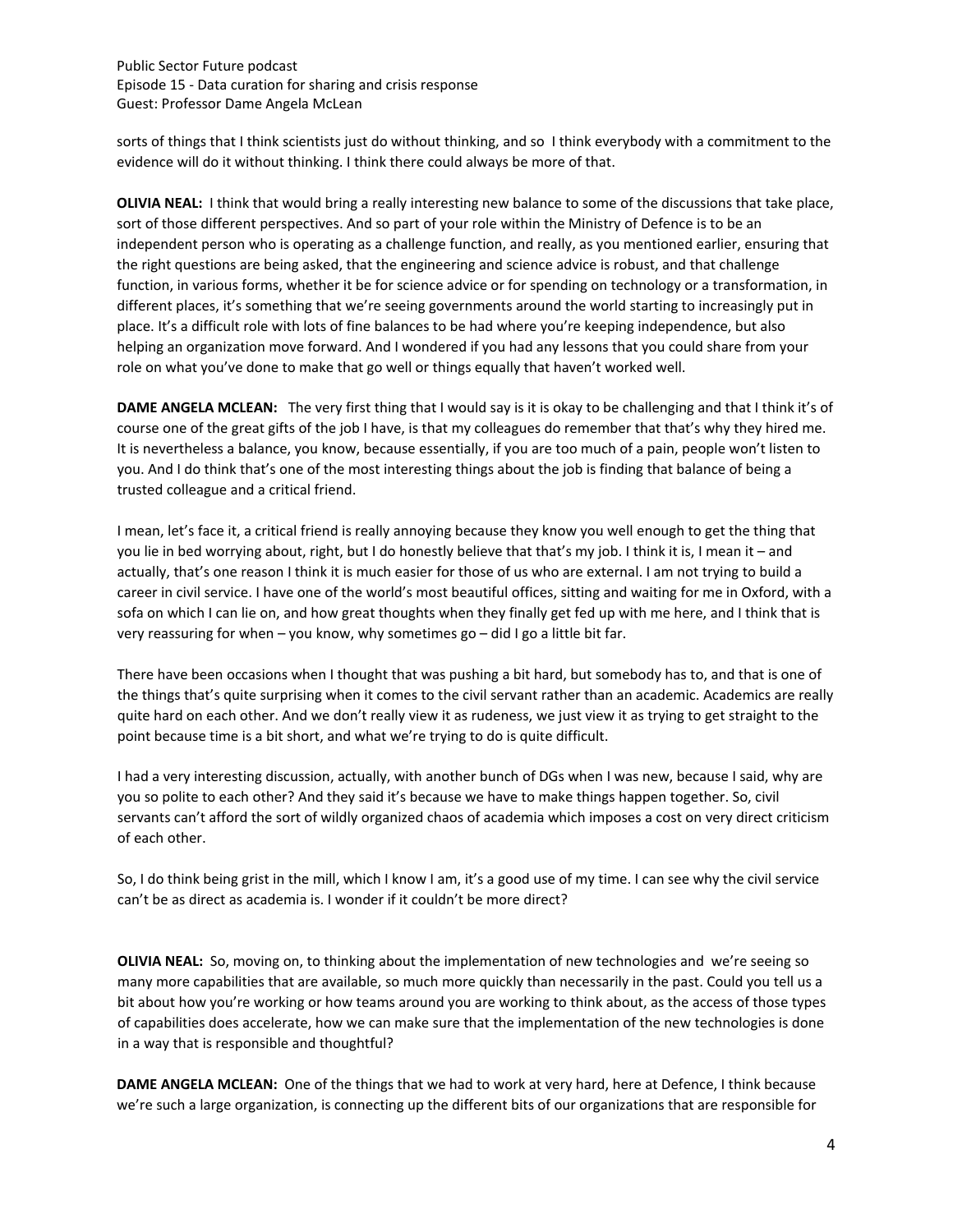delivering new capabilities. So, largely speaking, what we do in science and technology that I'm responsible for, tends to be what we would call a lower technology readiness level.

In our terminology, that really goes through three phases, what we really call science and technology, which is basically things that – you can't buy. You've got to invent yourself and then try and persuade somebody to make it for you. Through innovation, so things that you could buy a version of, but then you'd have to do something pretty smart in order to actually make it work with the tasks that you've got, through to the capability, the things that we need to buy and use, right here and right now. And we had a really successful couple of years in being very clear across that pipeline. You know, it's not linear, but what a pipeline that we have a good language of sharing what it is we're trying to do, and we understand that no one of us can do that whole thing, so we have to work together.

So that's one thing, sort of joining up, across the entire pipeline from science and technology through development to delivery. That's one. Another, I would say, is we do think seriously and profoundly and with external help about the ethics of what we do.

**OLIVIA NEAL:** When you are thinking about the ethics of what you do and the guidance that is given, is that something where there is collaboration, not just maybe within the Ministry of Defence, but across other departments or internationally as well? Because these are areas where we're all kind of learning and developing so quickly.

**DAME ANGELA MCLEAN:** The major effort at the moment is, within the UK, within our own ministry, with help from academics, really across the world, to help us with our own ethical decisions, and of course, we are very interested in what our allies are discussing and have decided on those questions, so both, of course. I mean, like any ethical decision, being able to talk to ally about what did you decide, have you dealt with this, it's incredibly important.

**OLIVIA NEAL:** And then just coming back into the UK focus, within your role, there's a network of chief scientific advisors across government departments, does that network come together and work together across different departments, and are you seeing trends in things that you're working on together, I mean, potentially outside of your COVID response and that more generally in the ways that you're working within departments?

**DAME ANGELA MCLEAN:** Well, I was going to say the COVID response kind of supercharged all of that, and really moving it out of the way, because there's nothing like having to work with a bunch of other people in an emergency to build trust and trustworthiness together, and so I think, to me, the CSA team feels very, very strong because we have done so much work together under a certain amount of pressure for the last 18 months.

There's a topic that we're talking about a lot in the CSA community that I'm very excited about actually, which is, take the things we learned from the COVID response in order to think more widely about risk management for this thing called the National Risk Register and I think that is a great way, a different way to work on this task of putting science right at the heart of government, there it is, the National Risk Register , which sits there, and having had all those risks materialize, I think it's a terrific moment now to say, hmm, what do we wish we'd done in advance to that one, what should we therefore now do in advance of all the others?

**OLIVIA NEAL:** And I think that sounds like it loops back nicely to one of the things that you were talking about at the beginning, which is the importance of data curation and data sharing, because of course, during COVID, we saw that be just so central.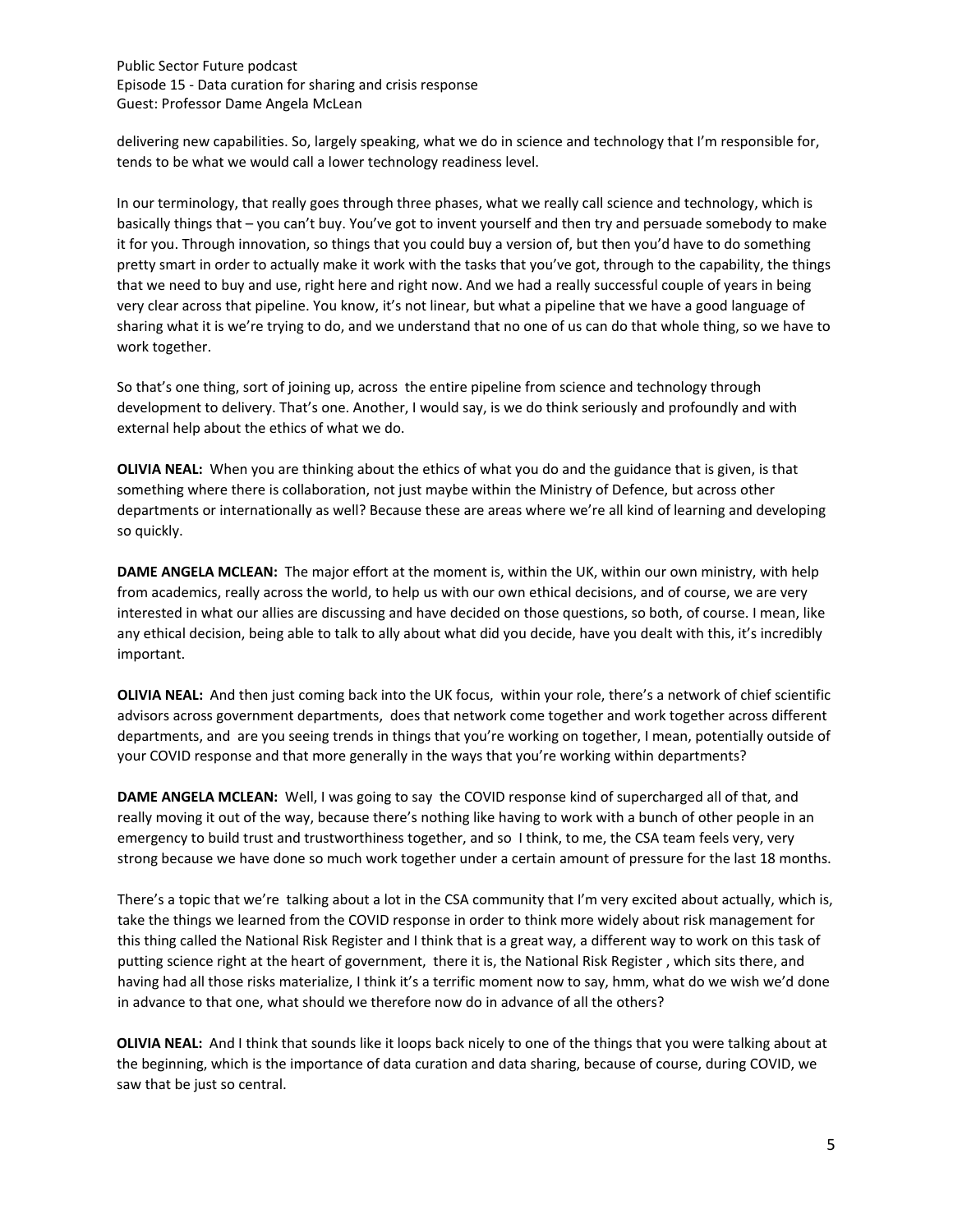**DAME ANGELA MCLEAN:** You hit the nail on the head, Olivia, absolutely. Absolutely, that conversation has several strands and the strongest unifying strand is what dataflows must we have up and running on day minus one? And how should we have those conversations and that's in many, many places, but we're not starting at zero. we have these marvelous lists of the things that we're afraid of also then you have this experience where some of that data was available but not all of it at the moment that we needed it, so we talk about, right, what can you assume will be available? What do we have to work on now so that it will be available? there might be some doors that have to be kicked down, actually, and I feel really strongly that we must learn that lesson. The lesson we learned from COVID is not only a pandemic preparedness lesson. It teaches us something about having a risk on a risk register at the beginning.

**OLIVIA NEAL:** That's a very powerful example of collaboration across government environments to tackle the most important challenges that the country is potentially going to face. You mentioned, in talking about the kind of development stages of looking at new technologies through the invention and the acceleration, the purchase of new areas, ways in which partnerships can sometimes be important, and the relationships then between government and academia and industry, and I'm interested if you could say a little bit more about what that means in reality and if there's ways in which the partners in that can make those more successful. Because I think in the Defence space, we see more partnerships happening in a more proactive and transparent way than maybe in other areas, and I'm wondering if there's lessons on what makes these partnerships work well.

**DAME ANGELA MCLEAN:** I asked that question of somebody once, actually. How do you make this crossgovernment working work so well? And he gave me a one-word answer, that he said three times, practice, practice, practice, so I think that's one of the things that the military does because – by the time the military is there, there isn't any other option – because they practice things, and that I think is generalizable. I think actually it's one of the great privileges, actually, of being a scientist, trying to help the military, as it's an organization that takes practice and experimentation extremely seriously, and investment.

**OLIVIA NEAL:** I think, absolutely, that practice of building these relationships doesn't happen overnight. It's something that develops over time. And one of the things that we're taking part in from a Microsoft side, and it's really being led by the UK is the Pacific Future Forum, which is coming up in October. And I think that's an interesting example of something that's bringing together both industry and governments from around the world and different perspectives into one place, and those types of events are maybe part of helping move those conversations forward.

**DAME ANGELA MCLEAN:** I think that's right, the more we can work across our silos, the better. There's a cost there, though, of course, because we've always got too much to do in inside our silos, but I think we do learn though that the military can teach us again and again and again, that – that effect is always going to be much better delivered if it's been practiced first. Often, we'll require more than one domain of expertise.

**OLIVIA NEAL:** So, one final question from me, which we ask to all of our guests, which is, within this show, we really want to focus on and share the successes of people working in public service I'm interested to know if there's anything in particular that's been happening either within the UK or within another country, which you look to for inspiration or a piece of work that's being done particularly well.

**DAME ANGELA MCLEAN:** Let me give you one that I'm incredibly impressed by. I am proud also because it comes from our Defence Science and Technology Lab, so declaration of interest, and that is the way that the STL steps literally into the breach in very difficult times in March 2020, when COVID was spreading in the UK. We knew that we needed modeling, and so that's my community, in order to figure out what was happening, how fast, how quickly we might expect our interventions to have any impact.